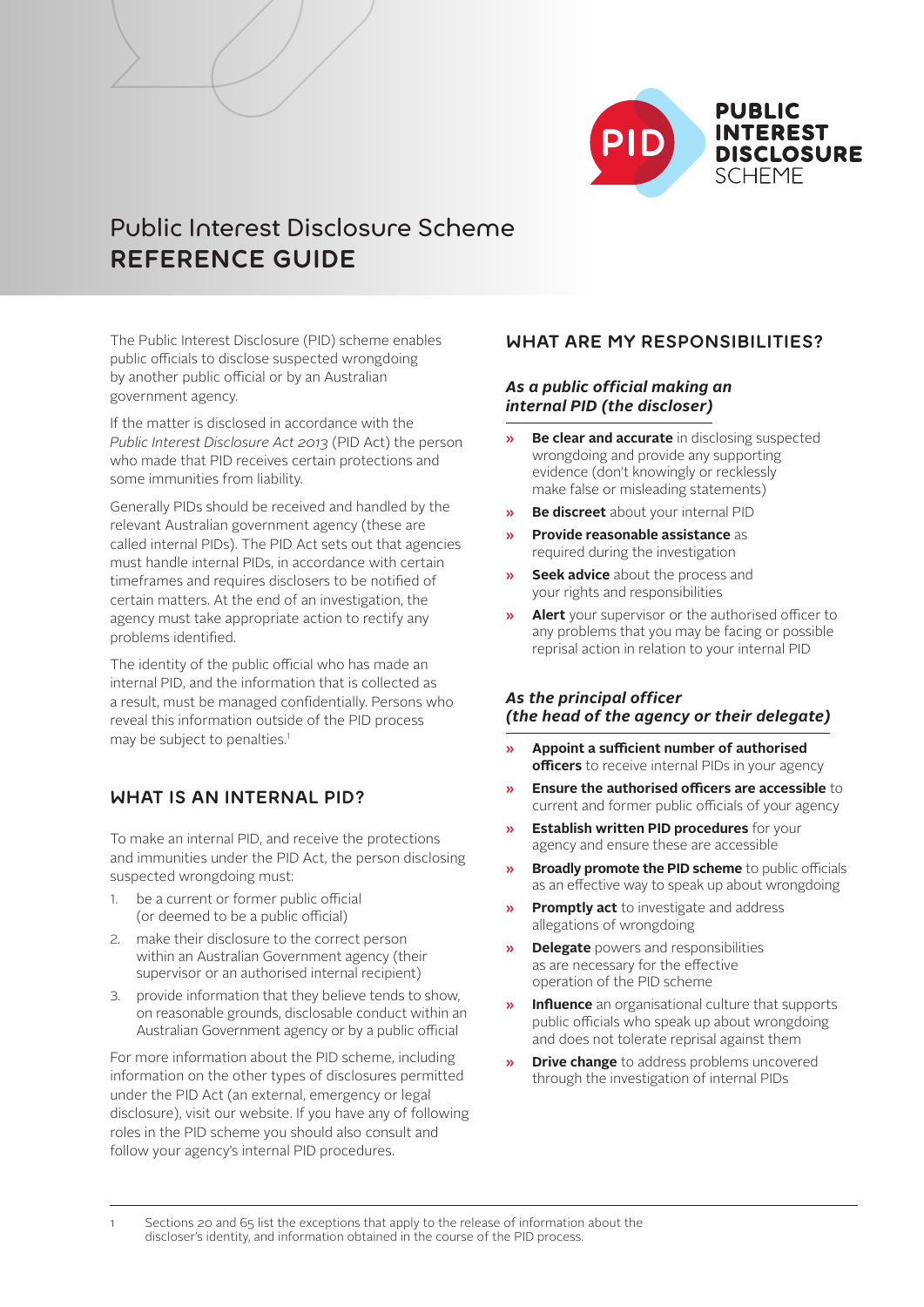### *As an authorised officer*

- **» Provide advice** to public officials about the PID process, including how to make an internal PID, how the protections and immunities apply, and the reprisal risk assessment process
- **» Decide if you are an** authorised internal recipient each time you receive a disclosure that is a potential internal PID
- **» Assess** all allegations of wrongdoing under the PID Act and decide if they constitute an internal PID
- **» Arrange a risk assessment** by a reprisal officer
- **» Seek consent** to disclose the public official's name and contact details for the purpose of handling the internal PID and adhere to the PID Act confidentiality and secrecy requirements
- **» Identify and address any possible conflict of interests** that may affect the handling of the internal PID
- **» Allocate** the internal PID to the principal officer or an appropriately delegated PID investigator
- **» Notify** the discloser, the Commonwealth Ombudsman and the principal officer of the allocation decision
- **» Make appropriate records** of your decision making

#### *As a supervisor receiving an internal PID*

- **» Clarify the claims or allegations** being made by your staff member (consider putting them into writing and agreeing them with your staff member)
- **» Direct the staff member** where to get information about the PID process within their agency, or from the Commonwealth Ombudsman, and explain your obligation as a supervisor to pass the information to an authorised officer
- **» Seek consent** to disclose the staff member's name and contact details to an authorised officer
- **» Pass the claims/allegations** to an authorised officer in a timely and confidential manner (avoiding any authorised officer who may have a conflict of interest)
- **» Support the staff member** and monitor the situation for any possible reprisal or workplace conflict (taking action or escalating the matter as appropriate)

#### *As a PID investigator*

- **»** Understand your agency's internal PID procedures and your delegation to investigate
- **» Promptly inform** the discloser that their internal PID is being investigated and the estimated length of the investigation
- **» Explain the investigation powers** and discretions to not investigate in the PID Act
- **» Identify and address** any possible conflicts of interest as they arise
- **» Obtain information and make inquiries** in relation to the disclosable conduct
- **» Comply with the PID Act (Part 3) and the PID Standard (Part 3)** requirements in relation to the conduct of PID investigations
- **» For alleged breaches of the APS code of conduct,**  understand when procedures under s 15(3) of the *Public Service Act 1999* or s 15(3) of the *Parliamentary Service Act 1999* must be applied
- **» For allegations of fraud** understand when the Commonwealth Fraud Control Policy and Australian Government Investigation Standards must be applied
- **» Ensure procedural fairness** is observed
- **» Alert the reprisal officer** when you become aware of any reprisal risks
- **» Communicate with the discloser**  about the investigation's progress, particularly if there are delays
- **» Finalise the investigation** within 90 days or seek an extension from the Ombudsman if the investigation is likely to take longer
- **» Produce a written report** on the outcome of the investigation
- **» Prepare a copy of the report for the discloser**  consider whether redactions are appropriate
- **» Provide a report to the discloser** within a reasonable time after the investigation was finalised
- **» Ensure appropriate records** are made throughout the investigation process

#### *As a reprisal officer*

- **» Act promptly and confidentially** to conduct the reprisal risk assessment
- **» Inform yourself of the risk of reprisal or workplace conflict** by making appropriate inquiries including by talking to the public official and keeping touch with the PID investigator
- **» Broaden your assessment** to look at others who may be at risk, including supervisors and colleagues
- **» Communicate** with the public official to monitor their wellbeing
- **» Mitigate harm** and nominate a support person if appropriate
- **» Take proactive action** to prevent or address reprisal or workplace conflict
- **» Reassess the risk** throughout the PID process and apply further support and mitigations as necessary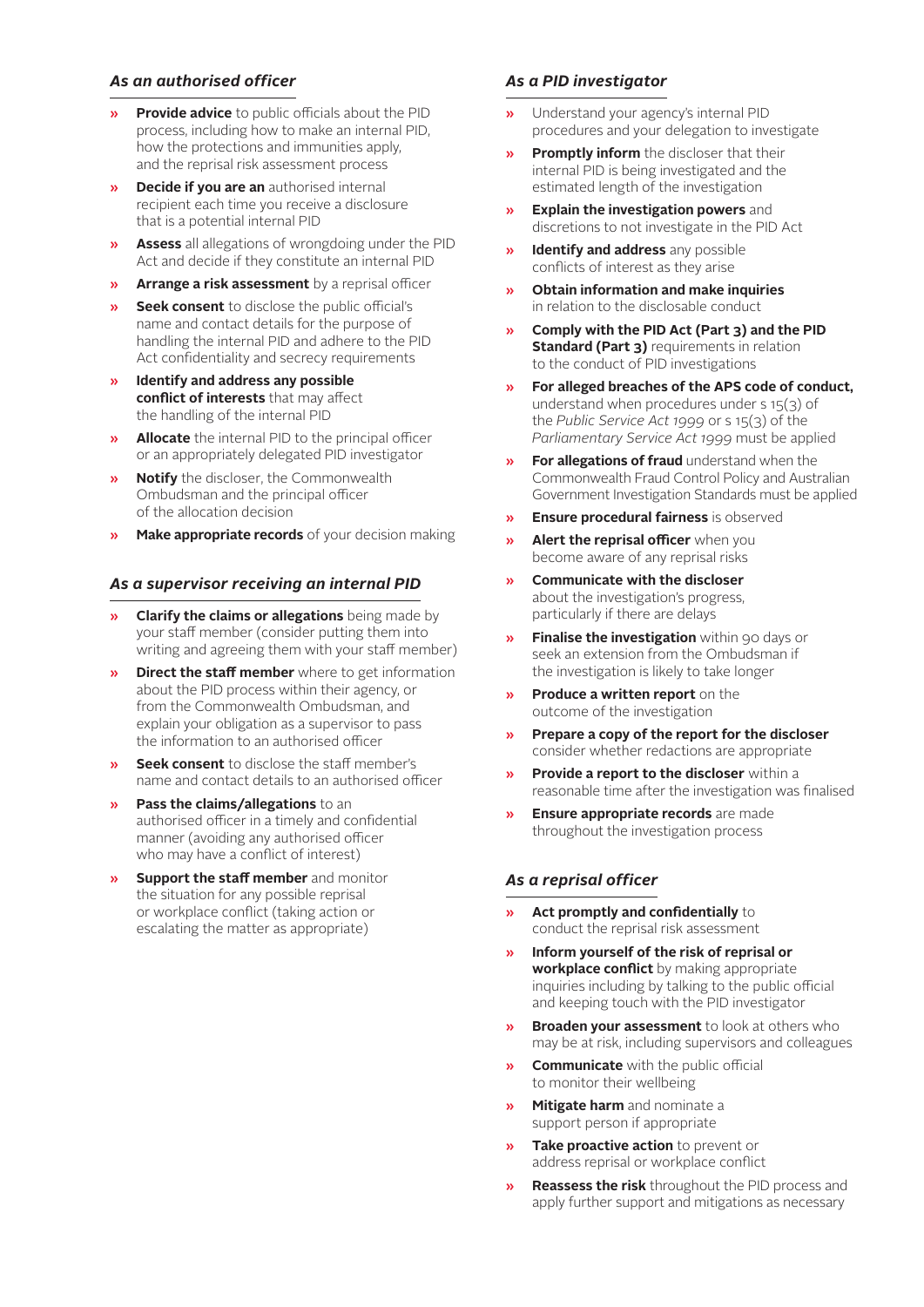# **Receiving a potential internal PID**

(referred to below as a PID)

#### Upon receipt of a potential PID, the **authorised officer** should:

- » advise the person making the disclosure of the process and available support (s 7 PID Standard)
- seek their consent to identify them to the principal officer (PID Act s  $44(1)(d)$ )
- make preliminary inquiries, where necessary (PID Act s 43(4))
- » if verbal, make a written record of the disclosed information

# **Assessing the potential PID**

The **authorised officer** assesses the potential PID to establish:

- is the person making the disclosure a current or former public official (PID Act s 26(1)(a)  $\&$  s 69) (if not is it appropriate to deem them a public official (PID Act s 70))
- » was the information received by an authorised internal recipient (PID Act s 26 (Item 1, Column 2) & s 34)
- » does the disclosed information (PID Act s 26 (Item 1, Column 3) & s 29):
- reasonably tend to show disclosable conduct, or
- does the person making the disclosure reasonably believe that it tends to show disclosable conduct

→

# **Yes, it is a PID**

#### The **authorised officer** must:

- » consider where to allocate the internal PID (PID Act s 43(3) & s 43(6))
- allocate the PID (PID Act s 43(1))
- » where practicable, notify the discloser (PID Act s 44(2) & s 44(4))
- $\gg$  notify the principal officer (PID Act s 44(1))
- » notify the Ombudsman (PID Act s 44(1A))
- make a record (s 6 PID Standard)
- refer to reprisal officer for a risk assessment

# **No, it is not a PID**

#### The **authorised officer** must:

- » where practicable, notify the person who made the disclosure and
- refer to other relevant processes (PID Act s 44(3), s 44(4) & s 43(2))
- make a record (s 6 PID Standard)

# **Conducting a risk assessment**

#### The **reprisal officer** should:

- » conduct a risk assessment following the agency's reprisal risk management procedures (PID Act s 59(1)(a))
- assess the risk of reprisal and workplace conflict and identify mitigation strategies (PID Act ss 13, 19)
- » take action to prevent or address harm (PID Act s 59(3)(a))
- » monitor and review the assessment and
- actions, keeping appropriate records

# **Investigating a PID**

The **principal officer (or their delegate)** should:

» consider how to investigate and whether there are grounds to not investigate (PID Act ss 47(3) & 48)

# **Yes, investigate**

#### The **principal officer** (**or their delegate**) must:

- » notify the discloser (PID Act s 50(1)(a),
- s 50(1A), s 50(5) & s 9 PID Standard)
- » conduct the investigation (PID Act s 47(2),
- s 47(3), s 52, s 53, s 54, Part 3, PID Standard)
- seek an extension of time if required (PID Act s 52(3)) » consider whether there are grounds to
- cease investigating (PID Act s 48)

**90 DAYS**

S  $\blacktriangleleft$  $\blacksquare$  $\bullet$ ത

# **Finalising the investigation and taking action**

#### The **principal officer** (**or their delegate**) must:

- finalise a report of the investigation
- (PID Act s 51, s 13 PID Standard)
- » make redactions if appropriate (PID Act s 51(5))
- $\gg$  provide a copy to the discloser (PID Act s 51(4), s 51(6))
- » take action in relation to any recommendations

# **No, do not investigate under the PID Act**

#### The **principal officer** (**or their delegate**) must:

- consider whether other action is appropriate to investigate or respond to the disclosed information (PID Act s 48(2))
- » notify the discloser (PID Act ss  $50(1)(b)$ ,  $50(2)$  &, s  $50(5)$ )
- » notify the Ombudsman (PID Act s 50A(1))

### **! REMEMBER!**

 A person who has made a disclosure can complain to the Ombudsman if they are unhappy with the agency's handling of the PID.

A public official who has already made an internal PID may be able to make an external disclosure about the same matter if that is not on balance contrary to the public interest and (PID Act s 26 Item 2):

- » the PID investigation is not completed within the allowed time under the PID Act, or
- the discloser reasonably believes that:
	- the PID investigation was inadequate, or
	- the response to the PID investigation was inadequate.

**14 DAYS**  $\overline{A}$  $\Box$  $\blacktriangleleft$ 

**S**